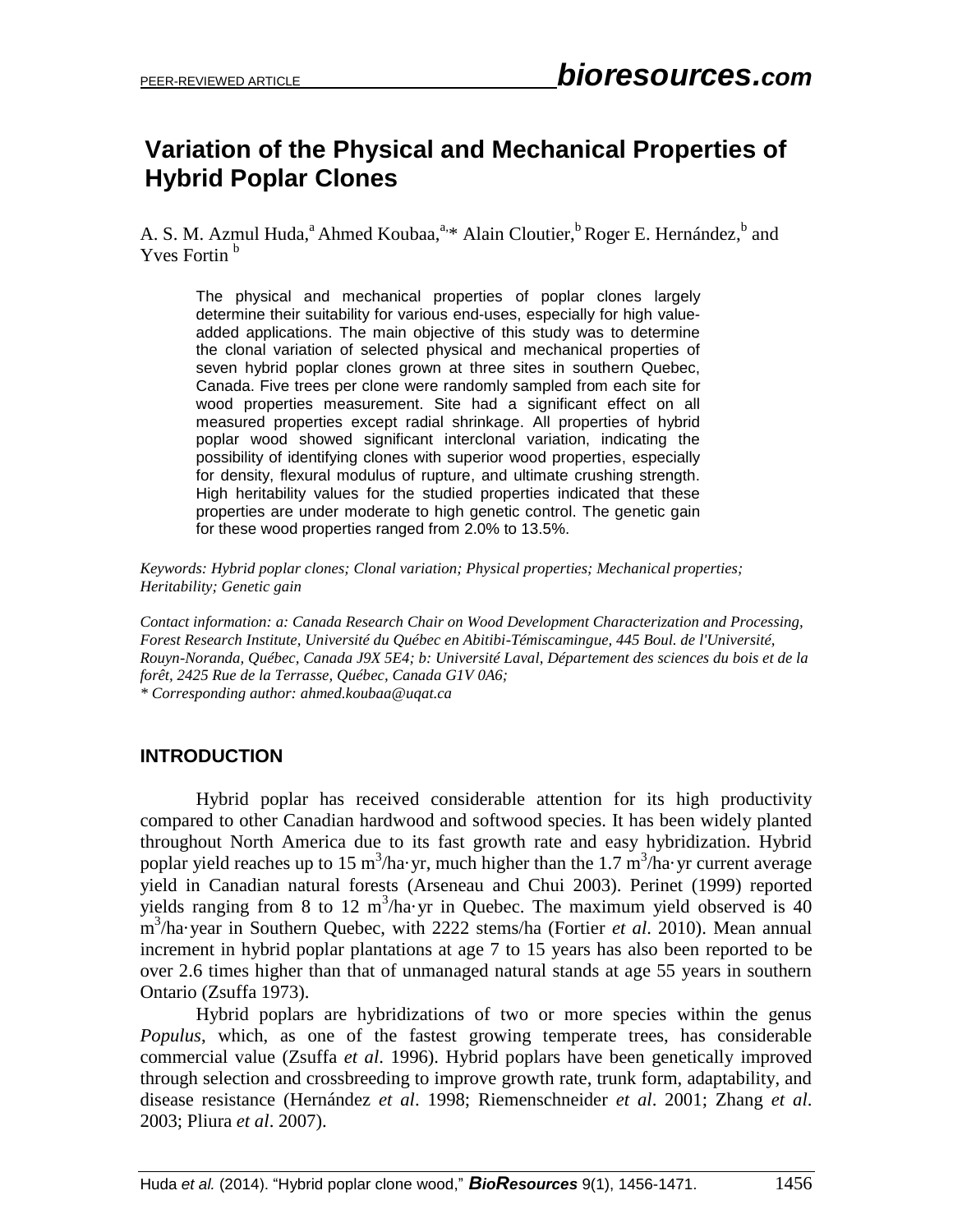For many years the selection criteria were mainly good tree and growth characteristics, resistance to pest and disease, adaptability, and low levels of growth stress. Despite the need to include wood properties in breeding programs, basic wood properties were not seriously considered so far. Since timber is the final objective of genetic tree improvement program, studies on wood properties of clones appear to be of far greater interest (Nocetti 2008). This increase has revealed a need for the selection and improvement of planting materials, to be used in the production of high quality timber. Thus, wood properties of hybrid poplar clones and their end-use potential have been taken into account in breeding programs (Zhang *et al*. 2003).

The fast growth of hybrid poplar is generally associated with quite low wood properties, especially wood density and mechanical properties (Beaudoin *et al*. 1992; Hernández *et al*. 1998). Wood basic density of hybrid poplar in North America ranges from 300 to 390 kg/m<sup>3</sup>, and standing trees have high moisture content, typically almost 100%, with only minor differences between sapwood and heartwood (Balatinecz *et al*. 2001). Currently, poplar wood is used primarily to supply fiber for pulp and paper production and engineered wood products such as oriented strand board (OSB), laminated veneer lumber (LVL), and structural composite lumber (Balatinecz *et al*. 2001). Hybrid poplar wood is particularly well suited for these uses (Mansfield 2007).

Mechanical properties are controlled by physical and anatomical characteristics such as wood density, grain angle, fiber length, and microfibril angle of the S2 layer in the cell wall (Tokumoto *et al*. 1997). Wood density is a commonly used quality indicator that is related to other wood properties such as mechanical strength and shrinkage as well as pulp yield and properties (Panshin and de Zeeuw 1980). Wood density is influenced mainly by genotype (Zhang 1998). Flexural stiffness and strength are strongly influenced by wood density (Huang *et al*. 2003; De Boever *et al*. 2007; Innes 2007) and cellular structure.

A number of studies have been conducted on inter- and intra-clonal variation of wood density and shrinkage in poplar species (Nepveu *et al*. 1978; Olson *et al*. 1985; Ivkovich 1996; Koubaa *et al*. 1998a; Pliura *et al*. 2007). Only few investigations concerning variations in fiber characteristics, density, and mechanical properties of different poplar clones can be found in the literature (Hernández *et al*. 1998; Koubaa *et al*. 1998b; Pliura *et al*. 2007, Huda *et al*. 2011, 2012). However, little is known about the clonal variation influencing physical and mechanical properties of hybrid poplar clones. Besides, little information is available on the genetic parameters of the physical and mechanical properties of poplar clones, such as heritability and genetic gain, except for a few studies on density and shrinkage (Hernández *et al*. 1998; Koubaa *et al*. 1998a; Zhang *et al*. 2003). Therefore, the main objective of this study was to investigate the clonal variation in the physical and mechanical properties of selected hybrid poplar clones grown at three sites in southern Quebec, Canada. The heritability and genetic gain in selected properties of these clones were also studied.

#### **MATERIAL AND METHODS**

#### **Sample Collection and Preparation**

Seven hybrid clones from three sites (Saint-Ours, Pointe-Platon, and Windsor) in southern Quebec, Canada were selected for this study (Fig. 1, Table 1). Trees for hybrid clones trials grown at Saint-Ours and Windsor were planted in 1993. Trees for the trials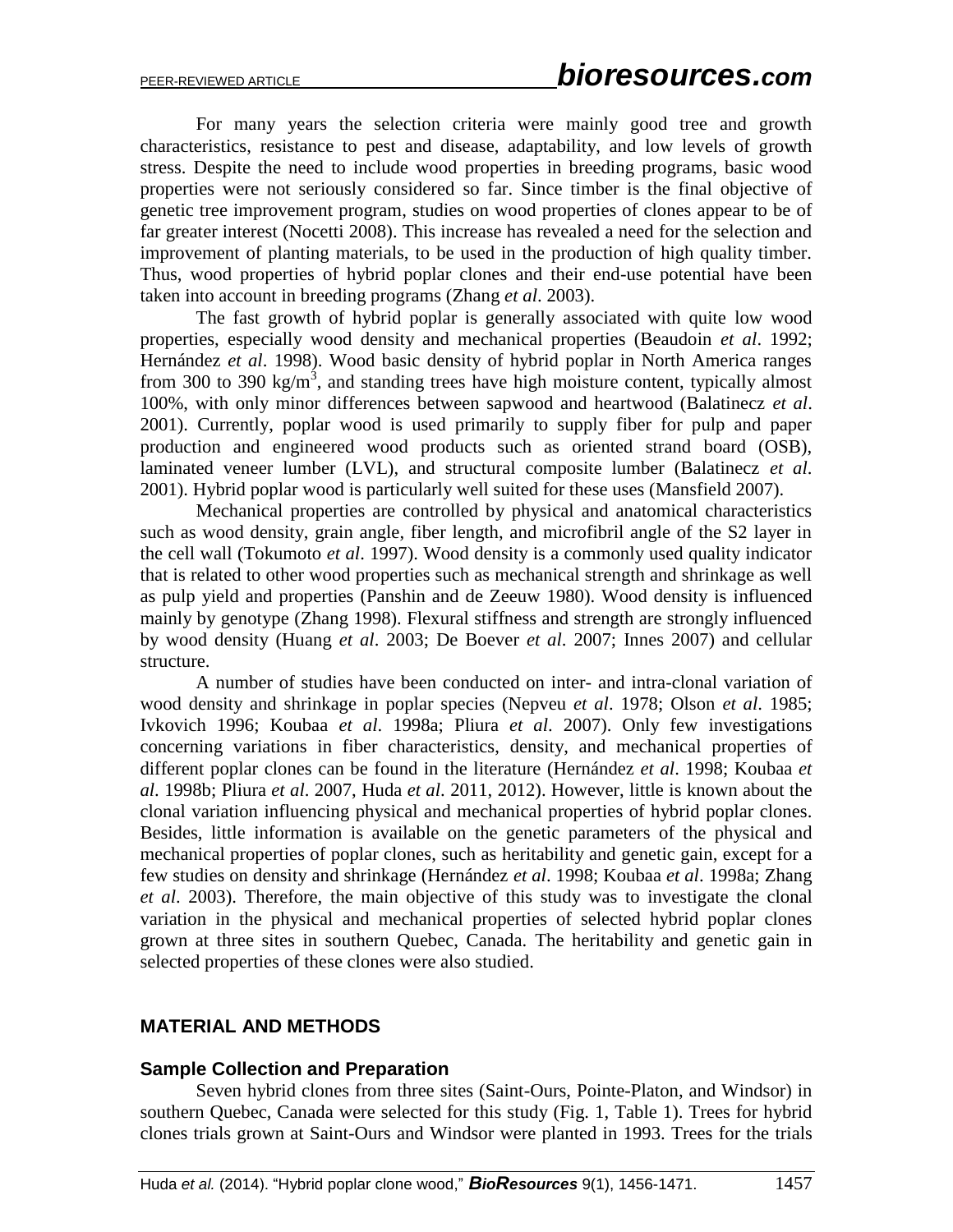at Pointe-Platon site were planted in 1991. For the clone DNxM-915508 at Pointe-Platon site, trees were obtained from a 1995 trial (Table 2). The Saint-Ours site is located in the Champlain marine deposit, where the soil consists of a silty clay deposit with 40% clay (Table 2). The two other sites consist of sandy loam soil (Pliura *et al*. 2007). The Windsor site is located in a slightly more elevated geographical area with cooler climatic conditions. All tree plantation trial sites had a randomized block design with ten blocks each. One systematic thinning was carried out in 1995 at the Platon site and in 1996 at the Windsor and Saint-Ours sites. Early in 2006, a thinning operation was carried out, removing two-thirds of the trees from these plantation sites.



**Fig. 1.** Map of sampling sites located in the south of the Province of Quebec, Canada

Five trees of each clone were randomly sampled at each site, for a total of 105 trees. Samples were collected in July, August, and early September 2007. A disc of 800 mm in length with its base at a height of 0.5 m above the ground was collected for physical and mechanical property measurements from each tree stem after felling. Disc edges were coated with wax to maintain wood moisture content and to prevent decay and other environmental alterations. Samples were then transported to the Wood Research Centre (Centre de recherche sur le bois, Université Laval, Quebec, Canada), and were kept frozen until the test samples preparation. A 2.5 cm-wide slab was cut along the diameter of each disc (bark to bark passing through the pith) and then conditioned at 20 °C and 60% relative humidity for several weeks until an equilibrium moisture content of 12% was reached.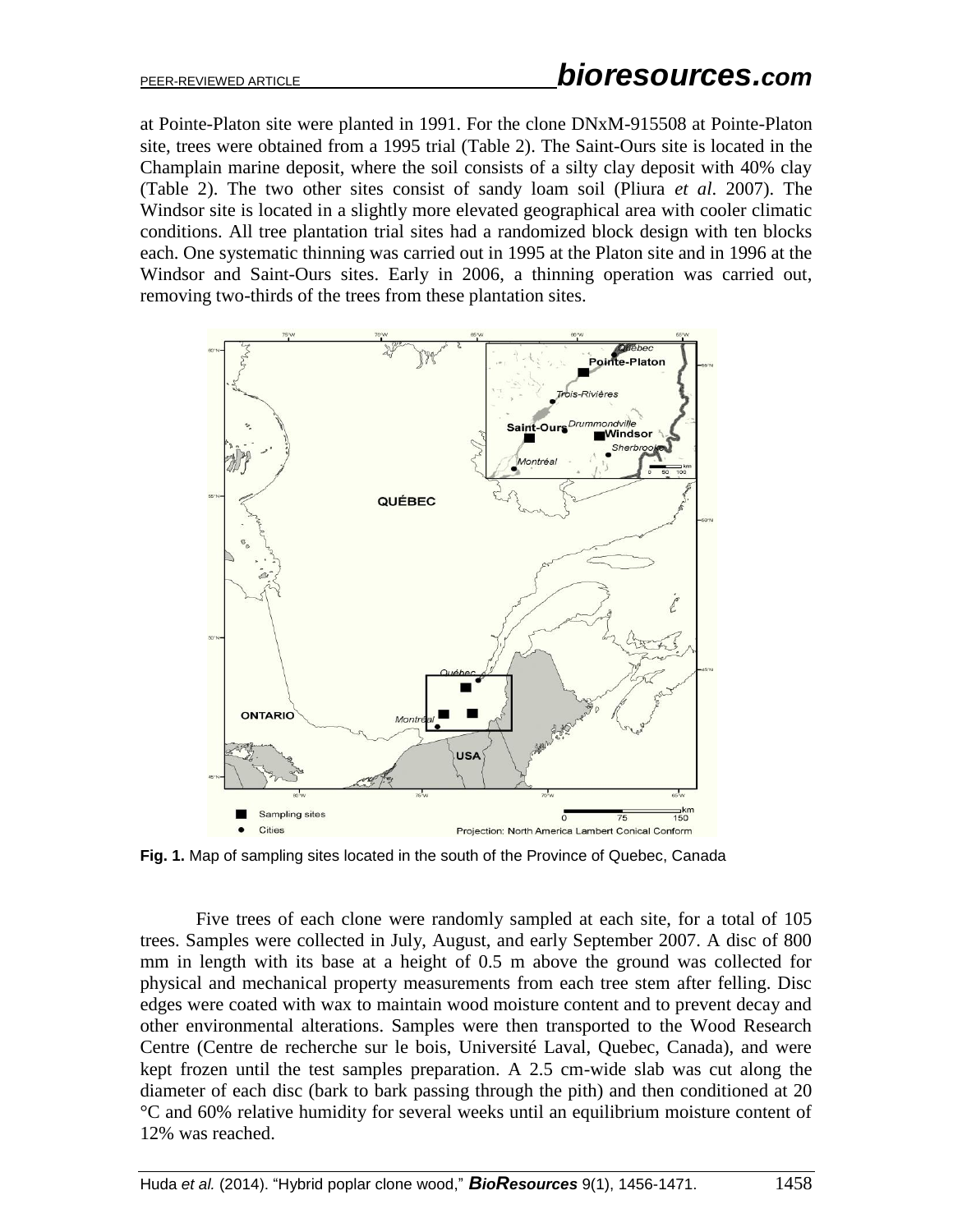| <b>Clone</b>    | <b>Hybrid</b>                                                                         | <b>Female parent</b>                                                                                       | <b>Male parent</b>                                                                                       | <b>Note</b>                                                       |
|-----------------|---------------------------------------------------------------------------------------|------------------------------------------------------------------------------------------------------------|----------------------------------------------------------------------------------------------------------|-------------------------------------------------------------------|
| DxN-<br>131     | Populus deltoides<br>$\times$ P. nigra                                                | P. deltoides                                                                                               | P. nigra 'Italica' as<br>the putative father                                                             | A natural hybrid<br>selected from the<br>Montreal area,<br>Québec |
| TxD-<br>3230    | P. trichocarpa $\times$<br>P. deltoides<br>Syn.:<br>$P \times q$ enerosa<br>'Boelare' | P. trichocarpa 'Fritzi<br>Pauley'<br>(from Washington)                                                     | P. deltoides S.1-173<br>(from a cross<br>between P. deltoides<br>V.5 from lowa and<br>V.9 from Missouri) | <b>Clone S.910-8</b><br>from Belgium.<br>Cultivar 'Boelare'       |
| DxN-<br>3565    | P. deltoides $\times$ P.<br>nigra<br>Syn.:<br>$P_{\cdot}$ x canadensis                | P. deltoides S.513-60<br>(from a cross<br>between P. deltoides<br>V.5 from lowa and<br>V.12 from Illinois) | P. nigra S.157-3<br>(from a cross<br>between P. nigra<br>V.220 from Italy and<br>V.450 from Belgium)     | Family/tree from<br>Belgium:<br>78.017/164                        |
| DxN-<br>3570    | P. deltoides $\times$ P.<br>nigra                                                     | P. deltoides S.513-60                                                                                      | P. nigra S.157-4<br>(from a cross<br>between P. nigra<br>V.220 from Italy and<br>V.450 from Belgium)     | Family/tree from<br>Belgium:<br>78.018/204                        |
| DxN-<br>3586    | P. deltoides $\times$ P.<br>nigra                                                     | P. deltoides S.513-60                                                                                      | P. nigra S.132-4<br>(from a cross<br>between P. nigra<br>V.441 from Italy and<br>V.450 from Belgium)     | Family/tree from<br>Belgium:<br>78.016/156                        |
| DxN-<br>4813    | P. deltoides $\times$ P.<br>nigra                                                     | P. deltoides 226<br>(from Trois-Rivieres,<br>Quebec)                                                       | P. nigra 'Italica'                                                                                       | A controlled<br>cross selected<br>from Quebec                     |
| DNxM-<br>915508 | $(P.$ deltoides $\times P.$<br>$nigra) \times P.$<br>maximowiczii                     | P. deltoides $\times$ P.<br>nigra<br>(from Quebec City)                                                    | P. maximowiczii<br>(from Japan)                                                                          | A controlled<br>cross selected<br>from Quebec                     |

For physical and mechanical properties, specimens were cut into 20 mm (T) x 20 mm (R) x 100 mm (L) pieces for density, shrinkage, and compression tests, and 20 mm (T) x 20 mm (R) x 330 mm (L) pieces for bending tests. Sample preparation and measurement of physical and mechanical properties were conducted according to ASTM D143, except for dimension of samples. Physical properties measured were basic density (oven-dry mass to green volume ratio), total volumetric, longitudinal, tangential, and radial shrinkage. Mechanical properties measured were modulus of elasticity (MOE) and modulus of rupture (MOR) in static bending, and the ultimate crushing strength (CS) parallel to the grain in compression. Basic density was calculated as the oven-dry mass to green volume ratio just after the sample preparation. The specimens were weighed in an analytical balance and a digital micrometer was used to determine their T, R, and L dimensions. Longitudinal, radial, and tangential shrinkages were calculated as the ratio of the dimensional variation in each direction between saturated and oven-dry states on the dimension in the saturated state. Volumetric shrinkages were calculated from direct volume measurement. Three-point static bending tests were carried out using a universal testing machine (Zwick/Roell Z020) with a span length of 300 mm and maximum load of 20 kN. Compression parallel to the grain tests were performed on a universal testing machine (Zwick/Roell Z100) with a maximum load of 100 kN.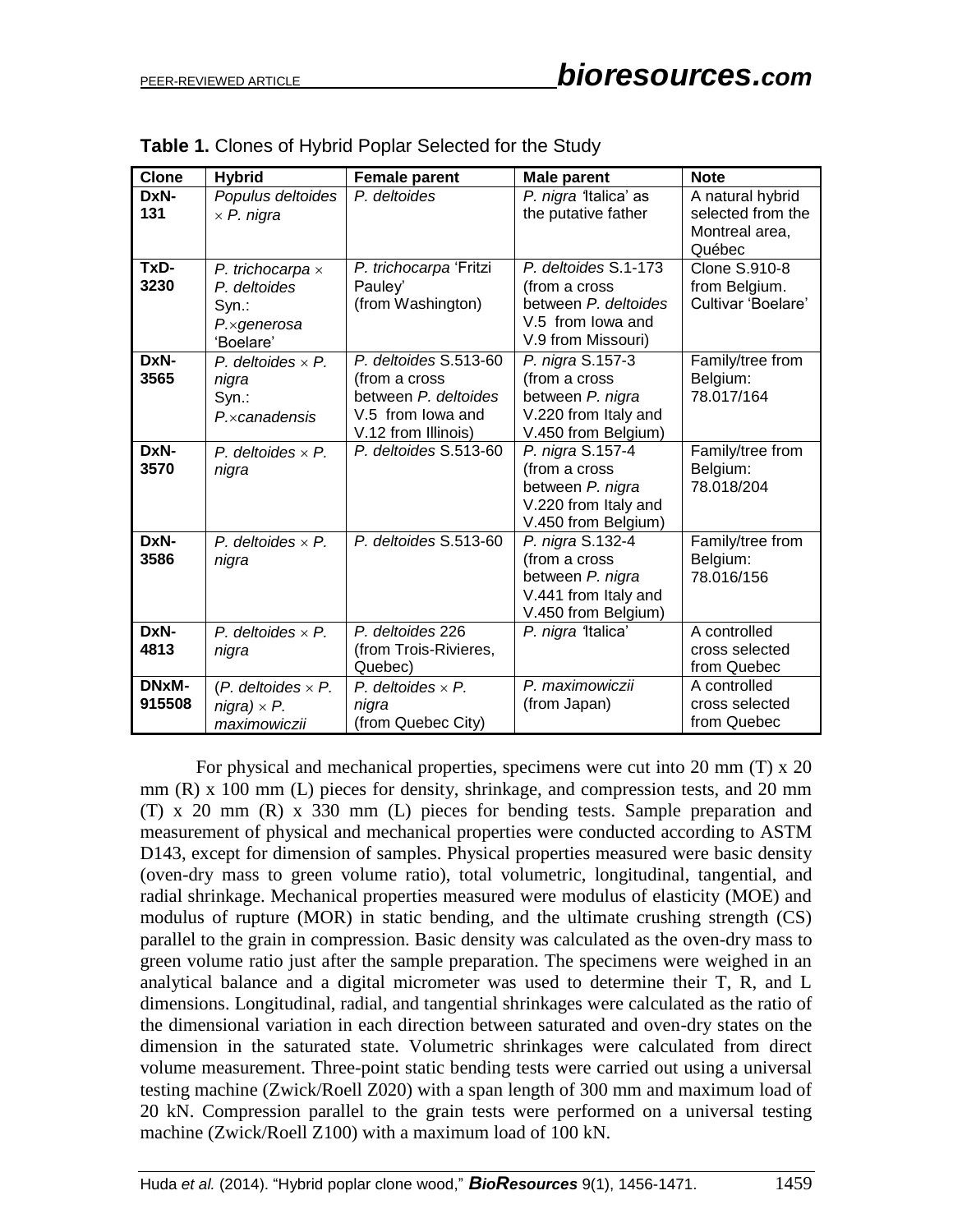|                                                        | <b>Site</b>                                                             |                                               |                                      |  |  |  |  |  |
|--------------------------------------------------------|-------------------------------------------------------------------------|-----------------------------------------------|--------------------------------------|--|--|--|--|--|
| <b>Characteristics</b>                                 | Pointe-Platon                                                           | Saint-Ours                                    | Windsor                              |  |  |  |  |  |
| <b>Trial number</b>                                    | PLA01791                                                                | STO10893                                      | WIN10593                             |  |  |  |  |  |
| <b>Establishment year</b>                              | 1991                                                                    | 1993                                          | 1993                                 |  |  |  |  |  |
| Geographic<br>coordinates                              | 46 <sup>0</sup> 40'N, 71 <sup>0</sup> 51'W                              | $45^0 54' N$ , 73 $^0 09' W$                  | $45^042'N$ , 71 $^057'W$             |  |  |  |  |  |
| Elevation (m)                                          | 60                                                                      | 15<br>260                                     |                                      |  |  |  |  |  |
| <b>Ecological sub-</b><br>region-bioclimatic<br>domain | 2bT Sugar maple -<br>basswood domain                                    | 2aT Sugar maple -<br>bitternut hickory domain | 2cT Sugar maple -<br>basswood domain |  |  |  |  |  |
| Surface deposit                                        | Champlain marine<br>deposit with silty clay<br>Sandy loam soil<br>soil. |                                               | Sandy loam soil                      |  |  |  |  |  |
| Initial spacing                                        | 1 m x 3 m                                                               | $1.2 m \times 3.5 m$                          | $1.5 \text{ m} \times 3.5 \text{ m}$ |  |  |  |  |  |

|  |  | Table 2. Site Characteristics of Hybrid Poplar Clonal Trials |  |  |  |  |  |
|--|--|--------------------------------------------------------------|--|--|--|--|--|
|--|--|--------------------------------------------------------------|--|--|--|--|--|

*\** Quebec is divided into three vegetation zone. The studied sites are located in the Hardwood forest subzone of Northern Temperate Zone (Zone II). Sites Pointe-Platon and Windsor located in Sugar maple-basswood domain, and Saint-Ours located in Sugar maple-bitternut hickory domain. Here, 2 represents Zone II, a, b, and c represents alphabetic order and T represent Temperate zone.

#### **Statistical Analysis**

SAS<sup>®</sup> version 9.3 (SAS Institute Inc. 2010) was used for all statistical analyses. Residuals were tested for normality and homogeneity of variance using statistics provided by the UNIVARIATE procedure. Data transformations were not necessary to satisfy the assumptions of analysis of variance and other analyses. Analyses of variance were performed with the GLM procedure using Type III (partial sums of squares) estimation to assess the relative magnitude of each variation source. The tree effect was confounded with the error term since it was not statistically significant for all studied properties. The mixed linear model was used for the univariate analysis,

$$
X_{ijk} = \mu + S_{i} + C_{j} + (S \times C)_{ij} + \varepsilon_{ijk}
$$
 (1)

where  $X_{ijk}$  is an observation on the the *jth* clone from the *ith* site;  $\mu$  is the overall mean;  $S_i$ is the fixed effect due to the *ith* site;  $C_i$  is the fixed effect due to the *jth* clone;  $(S \times C)_{ii}$  is the interaction between site and clone and *εijk* is the random error. Some *F-*ratios involved more than one means square in the denominator and were tested with approximate degrees of freedom.

Tukey's Studentized range (HSD) was used to test the statistical significance (at *p<*0.05) of differences among means of clones for each site (PROC GLM, SAS). The variance components were estimated in the model using VARCOMP with the restricted maximum likelihood method (REML) and expressed as a percentage (VAR). The individual broad-sense heritability  $(H^2)$  was calculated from the variance estimates, as follows (Eq. 2) (Becker 1984; Falconer and Mackay1996),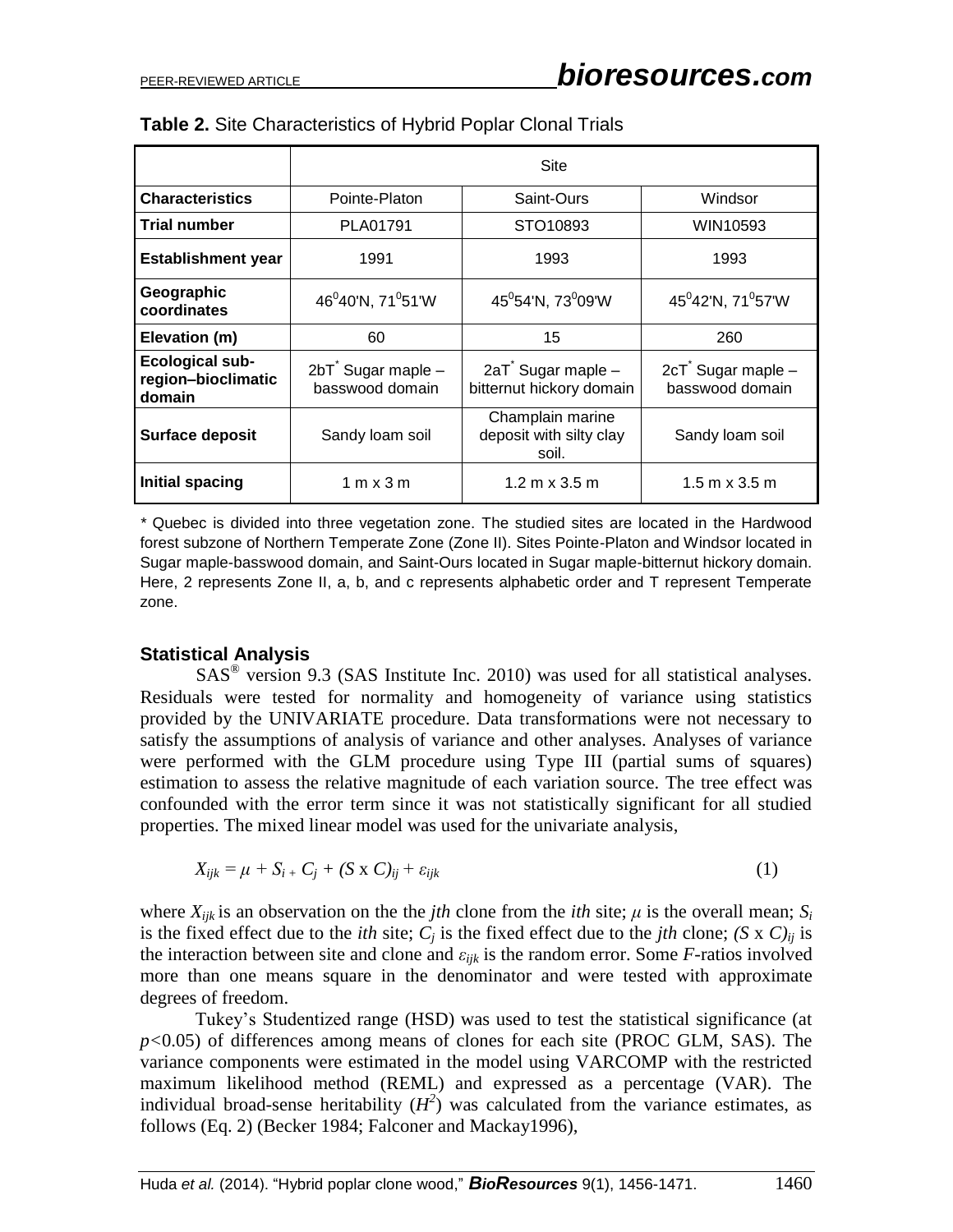$$
H^2 = \sigma_G^2 / \sigma_P^2 \tag{2}
$$

where  $\sigma_{\mathcal{G}}^2$ , and  $\sigma_{\mathcal{P}}^2$  are the genotypic and phenotypic variance, respectively. Phenotypic variance  $(\sigma_p^2)$  was calculated as shown in Eq. (3),

$$
\sigma_{\rm p}^2 = \sigma_s^2 + \sigma_c^2 + \sigma_{\rm e}^2 \tag{3}
$$

where  $\sigma_s^2$ ,  $\sigma_c^2$ , and  $\sigma_s^2$  are the variance of site, clone, and environmental effects, respectively. The genotypic coefficient of variation  $(CV_G)$  and the phenotypic coefficient of variation  $(CV_P)$  were calculated from Eqs. 4 and 5, respectively (Burton 1952; Henderson 1953).

$$
CVG = (\sqrt{\sigma_G^2/mean})x100
$$
 (4)

$$
CVP = (\sqrt{\sigma_p^2/mean})x100
$$
 (5)

The mathematical expression for the genetic gain (*G*) is expressed in Eq. 6. The potential genetic gain from individual tree selection is computed by selection differential (Eq. 7) and 10% selection intensity,

$$
G = h^{2} * S \tag{6}
$$

$$
S = i * \sigma_p \tag{7}
$$

where  $h^2$  is the heritability, *S* is the selection differential, *i* is the selection intensity (10%), and  $\sigma_P$  is the phenotypic standard deviation. The estimated selection differential was based on a 10% selection intensity which corresponds to 1.73 for a sample of 100 (here  $n = 105$ ) as suggested by Falconer and Mackay (1996).

#### **RESULTS AND DISCUSSION**

#### **Site Variation**

In this study, the physical and mechanical properties of selected hybrid poplar clones wood in three sites were determined. Site had a significant effect on all studied properties except for radial shrinkage (Table 3). This exception was probably due to edaphic effects and climatic conditions such as variation in drainage, elevations of the sites, temperature, and precipitation amounts. The site effect accounted for 2.3% to 15.9% of the total variation, depending on the examined property (Table 3). These results are in good agreement with Pliura *et al*. (2005; 2007) and Zhang *et al.* (2003), who reported significant site effects on wood physical and mechanical properties of hybrid poplar clones.

The effect of site on density was statistically significant. Significant site effects for wood density have been reported by Zhang *et al*. (2003) and Pliura *et al*. (2005). By contrast, Peszlen (1998) did not find any density difference among the three clones of *Populus* planted in two sites in Hungary.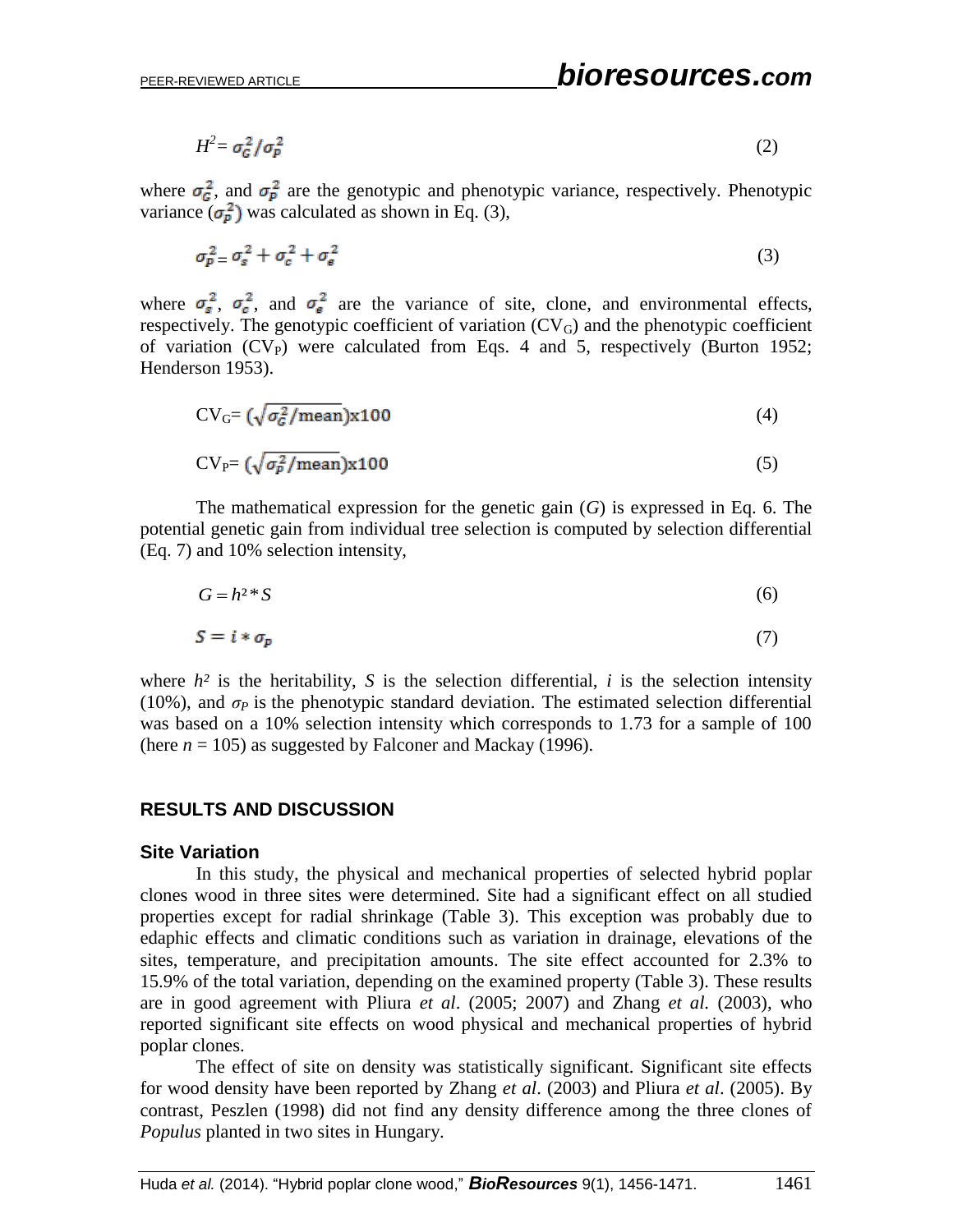**Table 3.** Results of the Analysis of Variance of Wood Physical and Mechanical Properties of Hybrid Poplar Clones (basic density (BD), volumetric shrinkage (VSH), longitudinal shrinkage (LSH), radial shrinkage (RSH), and tangential shrinkage (TSH))

| <b>Physical Properties</b>                                            |                    |                   |                                                                    |                  |                  |                    |  |                   |                            |                   |                   |                              |             |            |
|-----------------------------------------------------------------------|--------------------|-------------------|--------------------------------------------------------------------|------------------|------------------|--------------------|--|-------------------|----------------------------|-------------------|-------------------|------------------------------|-------------|------------|
|                                                                       |                    |                   | BD (kg/m <sup>3</sup> )<br>VSH (%)<br>$LSH (\%)$<br><b>RSH (%)</b> |                  |                  | <b>TSH (%)</b>     |  |                   |                            |                   |                   |                              |             |            |
|                                                                       | DF <sup>b</sup>    | $P>F-$            |                                                                    | VAR <sup>a</sup> | $P>F-$           | VAR.               |  | $P>F -$           | <b>VAR</b>                 |                   | $P>F -$           | <b>VAR</b>                   | $P>F -$     | <b>VAR</b> |
|                                                                       |                    | value             |                                                                    |                  | value            |                    |  | value             |                            | value             |                   |                              | value       |            |
| <b>Site</b>                                                           | 2                  | $6.8^{\degree}$   |                                                                    | 8.4              | $6.2^{\degree}$  | 4.8                |  | $8.9^{\degree}$   | 15.9                       | 2.6 <sup>ns</sup> |                   | 2.3                          | $3.7^\circ$ | 2.5        |
| <b>Clones</b>                                                         | 3                  | $13.4^{\degree}$  |                                                                    | 42.3             | 4.0              | 2.7                |  | 4.3               | 15.6                       | $2.4^{\degree}$   |                   | 4                            | 4.6         | 10         |
| Site x                                                                | 12                 | 0.8 <sup>ns</sup> |                                                                    |                  | $3.4^\circ$      | 29.0               |  | 0.9 <sup>ns</sup> |                            |                   | 1.7 <sup>ns</sup> | 11.1                         | 2.4         | 19.7       |
| <b>Clones</b>                                                         |                    |                   |                                                                    |                  |                  |                    |  |                   |                            |                   |                   |                              |             |            |
| Error                                                                 | 83                 |                   |                                                                    | 49.4             |                  | 62.5               |  |                   | 68.5                       |                   |                   | 82.6                         |             | 67.8       |
| <b>Mechanical Properties</b>                                          |                    |                   |                                                                    |                  |                  |                    |  |                   |                            |                   |                   |                              |             |            |
|                                                                       | Flexural MOE (MPa) |                   |                                                                    |                  |                  | Flexural MOR (MPa) |  |                   |                            |                   | Ultimate crushing |                              |             |            |
|                                                                       |                    |                   |                                                                    |                  |                  |                    |  |                   | strength    to grain (MPa) |                   |                   |                              |             |            |
|                                                                       | DF <sup>b</sup>    |                   |                                                                    | P>F-value        | VAR <sup>a</sup> |                    |  | $P > F -$         | <b>VAR</b>                 |                   |                   | $P>F-$                       | <b>VAR</b>  |            |
|                                                                       |                    |                   |                                                                    |                  |                  |                    |  | value             | value                      |                   |                   |                              |             |            |
| <b>Site</b>                                                           | $\overline{2}$     |                   |                                                                    | $10.5^\circ$     | 11.3             |                    |  | 6.3               | 6.6                        |                   |                   | 9.9                          | 14.8        |            |
| <b>Clones</b>                                                         | 3                  |                   |                                                                    | $4.5^{\degree}$  | 4.5              |                    |  | 18.6              | 50.4                       |                   |                   | $11.5^{\degree}$             | 38.4        |            |
| Site x                                                                | 12                 |                   |                                                                    | $2.5^{\degree}$  | 20.7             |                    |  | 1.0 <sup>ns</sup> | 0.2                        |                   |                   | $0.4^{\overline{\text{ns}}}$ |             |            |
| <b>Clones</b>                                                         |                    |                   |                                                                    |                  |                  |                    |  |                   |                            |                   |                   |                              |             |            |
| Error                                                                 | 83<br>68.0<br>42.8 |                   |                                                                    |                  |                  |                    |  |                   | 46.8                       |                   |                   |                              |             |            |
| *Significant at $P < 0.05$ probability level                          |                    |                   |                                                                    |                  |                  |                    |  |                   |                            |                   |                   |                              |             |            |
| ** Significant at $P < 0.01$ probability level                        |                    |                   |                                                                    |                  |                  |                    |  |                   |                            |                   |                   |                              |             |            |
| <sup>ns</sup> Non-significant at $P < 0.05$ probability level         |                    |                   |                                                                    |                  |                  |                    |  |                   |                            |                   |                   |                              |             |            |
| <sup>a</sup> Variance component as a percentage of the total variance |                    |                   |                                                                    |                  |                  |                    |  |                   |                            |                   |                   |                              |             |            |
| <sup>b</sup> Degrees of freedom                                       |                    |                   |                                                                    |                  |                  |                    |  |                   |                            |                   |                   |                              |             |            |

Based on multiple comparisons, Windsor differed significantly in average density from other sites at the 0.05 level. Trees from the Saint-Ours site showed the highest density values, and trees from Windsor showed the lowest. These results differ from the findings of Pliura *et al*. (2005), who reported higher wood density at the Windsor site than at the Saint-Ours site. However, the clones they used were younger than those of the present study.

Based on multiple comparisons, trees from the Pointe-Platon site differed significantly in volumetric and tangential shrinkage from other sites at the 0.05 level. The shrinkage values appeared to be lower in Pointe-Platon site compared to Saint-Ours and Windsor sites (Table 4). Therefore, dimensional stability of trees coming from this site should be better. Trees from Windsor and Saint-Ours showed similar values of volumetric, tangential, and radial shrinkages. These results concur with the previous study on hybrid poplar clones collected from Saint-Ours and Windsor sites by Pliura *et al*. (2005). Nepveu *et al*. (1985) have reported significant site effect for tangential shrinkage of poplar clones. The Windsor site showed significant difference with other sites for longitudinal shrinkage (Table 4). However, no significant difference was found for radial shrinkage among the sites.

Differences among sites were also significant for wood mechanical properties, as shown in Table 3. The variance component analysis indicates that the site effect varied among the studied mechanical properties ranging from 6.6% to 14.8%. Based on multiple comparisons, the overall mechanical properties were more homogenous between the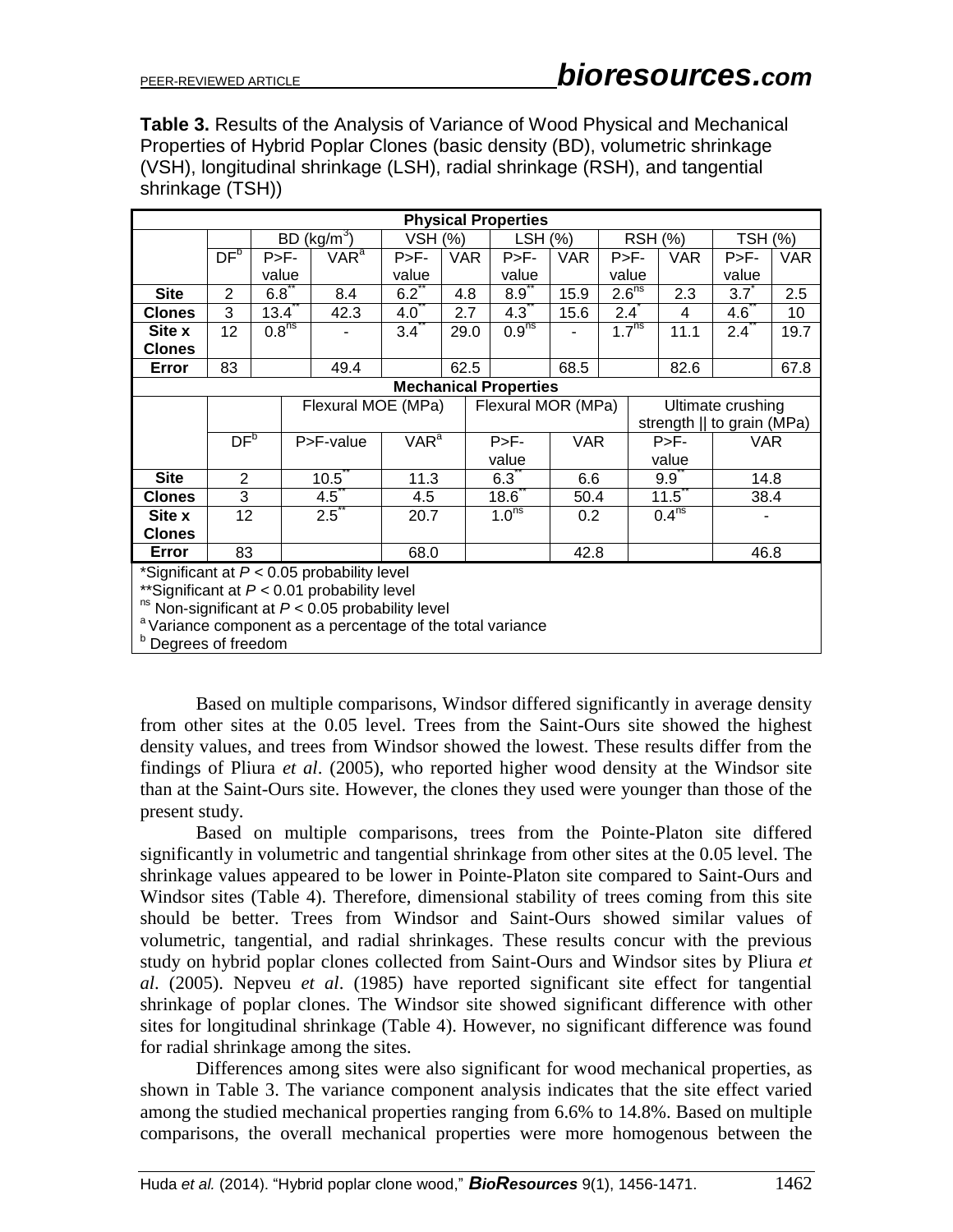Pointe-Platon and Saint-Ours sites (Table 4). A similar observation was reported for mechanical properties of 10 years old hybrid poplar clones for these two sites by Yu *et al.*  (2008). Mátyás and Peszlen (1997) also reported that site did not affect MOE and MOR of three *euramericana* poplar hybrid clones. They concluded that the lack of difference was probably due to narrow range of density in their study. However, the Windsor site differed significantly from the two other sites at the 0.05 level, having lower strength properties. This site has a very high elevation compared to the other two sites that might explain the lower mechanical properties of wood grown in this site. Cown *et al.* (2006) observed strong and negative effects between structural wood properties of radiata pine and elevation. Saint Saint-Ours trees showed the highest average flexural MOE and crushing strength parallel to grain. Pointe-Platon trees showed the highest flexural MOR.

**Table 4.** Least Squares Means of Clones and Multiple Comparison Tests of Hybrid Poplar Clones (basic density (BD), volumetric shrinkage (VSH), longitudinal shrinkage (LSH), radial shrinkage (RSH), tangential shrinkage (TSH), flexural modulus of elasticity (MOEF), flexural modulus of rupture (MORF), and ultimate crushing strength parallel to the grain (CS))

| <b>Clone</b>          |                                                                                                      |                    | <b>Physical properties</b> |                   | <b>Mechanical properties</b> |                                         |                     |                    |  |  |
|-----------------------|------------------------------------------------------------------------------------------------------|--------------------|----------------------------|-------------------|------------------------------|-----------------------------------------|---------------------|--------------------|--|--|
|                       | BD                                                                                                   | <b>VSH</b>         | <b>LSH</b>                 | <b>RSH</b>        | <b>TSH</b>                   | MOEF                                    | <b>MORF</b>         | CS.                |  |  |
|                       | (kg/m <sup>3</sup> )                                                                                 | $(\%)$             | $(\%)$                     | $(\%)$            | $(\%)$                       | (MPa)                                   | (MPa)               | (MPa)              |  |  |
| <b>Site Average</b>   |                                                                                                      |                    |                            |                   |                              |                                         |                     |                    |  |  |
| Pointe-               | 350 <sup>A</sup>                                                                                     | $7.53^{B}$         | $0.41^{\text{B}}$          | $2.71^{A}$        | $4.64^{B}$                   | 7330 <sup>4</sup>                       | $77.2^{A}$          | $44.4^{AB}$        |  |  |
| <b>Platon</b>         |                                                                                                      |                    |                            |                   |                              |                                         |                     |                    |  |  |
| <b>Saint-Ours</b>     | $353^A$                                                                                              | $8.11^{A}$         | $0.40^{B}$                 | 2.61 <sup>A</sup> | $5.13^{A}$                   | 7500 <sup>A</sup>                       | 75.8 <sup>A</sup>   | 45.6 <sup>A</sup>  |  |  |
| <b>Windsor</b>        | $340^{\text{B}}$                                                                                     | $8.19^{A}$         | $0.48^{A}$                 | $2.45^{A}$        | $5.19^{A}$                   | $6560^B$                                | $73.2^B$            | 42.9 <sup>B</sup>  |  |  |
|                       | <b>Clonal Average</b>                                                                                |                    |                            |                   |                              |                                         |                     |                    |  |  |
| <b>DxN-131</b>        | $341^B$                                                                                              | $8.33^{AB}$        | $0.37^{BC}$                | $2.75^{AB}$       | $4.85^{BC}$                  | $7010^{AB}$                             | $72.\overline{4^B}$ | 41.9 <sup>CD</sup> |  |  |
| TxD-3230              | 339 <sup>B</sup>                                                                                     | $8.30^{AB}$        | $0.46^{AB}$                | $2.41^{AB}$       | $5.53^{AB}$                  | $7020^{AB}$                             | $73.1^{B}$          | $42.5^{\text{CD}}$ |  |  |
| DxN-3565              | 369 <sup>A</sup>                                                                                     | $7.93^{BC}$        | $0.45^{AB}$                | $2.87^{A}$        | $5.22^{BC}$                  | $7480$ <sup><math>\text{A}</math></sup> | $82.2^{A}$          | $46.8^B$           |  |  |
| DxN-3570              | $343^B$                                                                                              | $7.37^{\circ}$     | $0.35^{\circ}$             | 2.33 <sup>B</sup> | $4.54^{\circ}$               | 6970 <sup>AB</sup>                      | $74.7^B$            | $43.0^{\circ}$     |  |  |
| DxN-3586              | $327^B$                                                                                              | 7.56 <sup>BC</sup> | $0.40^{BC}$                | $2.62^{AB}$       | $4.56^{\circ}$               | 6600 <sup>B</sup>                       | 69.9 <sup>B</sup>   | $40.8^{\circ}$     |  |  |
| DxN-4813              | 380 <sup>A</sup>                                                                                     | $8.92^{A}$         | $0.54^{A}$                 | $2.85^{A}$        | 5.80 <sup>A</sup>            | $7520$ <sup>A</sup>                     | $84.\overline{9}$   | $49.9^{A}$         |  |  |
| <b>DNxM-</b>          | $334^B$                                                                                              | $7.25^{\circ}$     | $0.44^{BC}$                | $2.27^{B}$        | $4.45^{\circ}$               | $7290^{AB}$                             | $70.3^{B}$          | $44.6^{\text{BC}}$ |  |  |
| 915508                |                                                                                                      |                    |                            |                   |                              |                                         |                     |                    |  |  |
| <b>Overall</b>        | $348 \pm$                                                                                            | $7.95 \pm$         | $0.43 \pm$                 | $2.59 \pm$        | $4.99 \pm$                   | 7130 $\pm$                              | $75.4 \pm$          | 44.3 $\pm$         |  |  |
| Average $\pm$         | 25                                                                                                   | 1.12               | 0.09                       | 0.65              | 1.06                         | 804                                     | 7.16                | 4.03               |  |  |
| <b>SE</b>             |                                                                                                      |                    |                            |                   |                              |                                         |                     |                    |  |  |
|                       | *Means within a column followed by the same letter are not statistically different at $p = 0.05$ for |                    |                            |                   |                              |                                         |                     |                    |  |  |
| each site separately. |                                                                                                      |                    |                            |                   |                              |                                         |                     |                    |  |  |

It is generally believed that rapid growth rate results in low density and low mechanical properties. Variations in wood quality with tree growth are strongly related to physical and chemical characteristics of soil. Sites with favorable soil properties for stand growth may produce low density wood (Grekin and Verkasalo 2010). Numerous authors have shown the importance of environmental effects on wood properties (Zobel and Van Buijtenen 1989). One of the most difficult environmental factors to relate to wood quality is the overall effect of soil and climate, known as site quality (Zobel and Jett 1995). Also, the success of timber production is primarily governed by genotype, site quality, and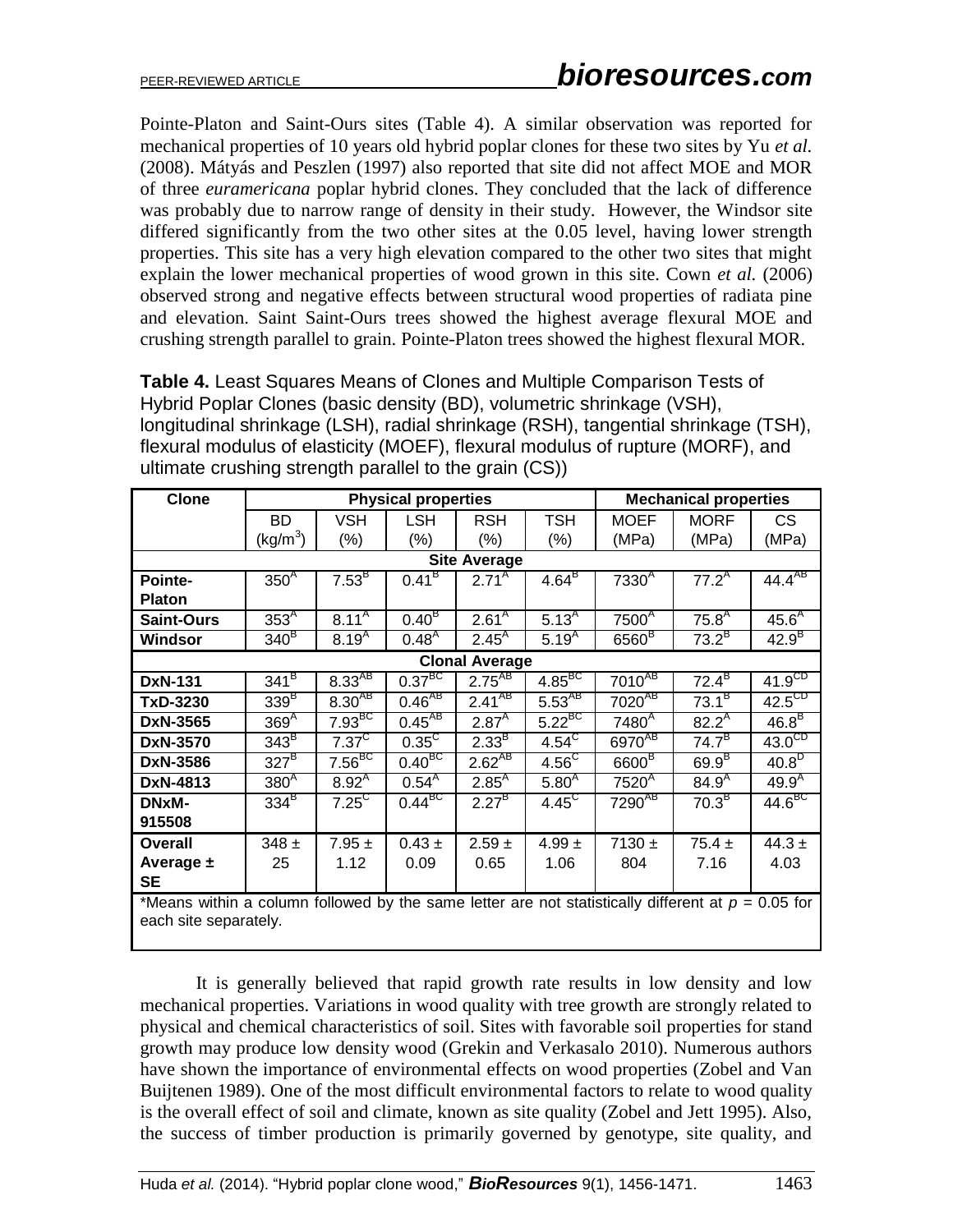silvicultural practices (Malan 1995). According to our results, the variations in the mechanical properties in clones could be based on different factors, such as site and growth conditions. In particular, altitude, soil, climatic conditions, spacing, and elevation can affect the physical and mechanical properties, as reported by Macdonald and Hubert (2002). The difference observed among sites for these wood properties emphasize the importance of proper site selection.

#### **Clonal Variation**

The analysis of variance (Table 3) indicated significant clonal variation in the physical and mechanical properties of hybrid poplar clones wood. The significant differences observed among clones for the studied properties are an indication of a clonal effect on wood properties. As indicated by the variance component results, the clone is either low or medium, ranging from 2.7% to 50.4%, depending on the examined property (Table 3).

With respect to physical properties, clonal variation accounted for 42.3% of the total variance in wood density (Table 3). The high clonal variation in wood density is in good agreement with previous works (Yanchuk *et al*. 1983; Beaudoin *et al*. 1992; Zhang *et al*. 2003; Pliura *et al*. 2005; 2007). Clone DxN-4813 showed the highest wood density (380 kg/m<sup>3</sup>), whereas clone DxN-3586 showed the lowest (327 kg/m<sup>3</sup>). Similar results were obtained with samples taken at greater heights within the same trees in a wood machining experiment (Hernández *et al*. 2011).

On the other hand, the clonal variation accounted for only 2.7% of the total variance in volumetric shrinkage. This result is in good agreement with previous reports (Nepveu *et al*. 1978; Koubaa *et al*. 1998a; Pliura *et al*. 2005). Clone DxN-4813 showed the highest volumetric shrinkage (Table 4). The clonal variation accounted for 16%, 4%, and 10% of the total variance in longitudinal, radial, and tangential shrinkages, respectively. Overall means for longitudinal, radial, and tangential shrinkages were 0.43%, 2.6%, and 5%, respectively (Table 4). These values are slightly lower than those reported in previous studies (Alden 1995; Koubaa *et al*. 1998a; Pliura *et al*. 2005). These lower shrinkage values indicate higher dimensional stability of these clones.

The difference in the physical properties may be attributed to factors such as age, origin, and juvenile wood proportion of the trees. The range of clonal means for density and shrinkage suggests that there was sufficient variation among clones to justify clonal selection to improve wood physical properties.

The interclonal variation in mechanical strength (flexural MOE, flexural MOR, and ultimate crushing strength parallel to the grain) was significant (Table 3). Clones with denser wood generally showed higher mechanical properties (Table 4). This result is in good agreement with previous reports (Bendtsen *et al*. 1981; Hernández *et al*. 1998; Kretschmann *et al*. 1999; De Boever *et al*. 2007). In contrast, Mátyás and Peszlen (1997) did not detect significant clonal effects for strength properties of poplar clones. Based on multiple comparisons, differences among clones were found for mechanical properties at the 0.05 percent level, which helps to select clones with high yield mechanical properties.

The interclonal variation accounted for 4.5% and 50.4% of the variance in flexural MOE and flexural MOR, respectively (Table 3). The overall MOE of the clones studied was comparable to or higher than previous results (Mátyás and Peszlen 1997; Kretschmann *et al*. 1999; De Boever *et al*. 2007). On the other hand, the overall MOR of clones was higher than previous results (Kretschmann *et al*. 1999; De Boever *et al*.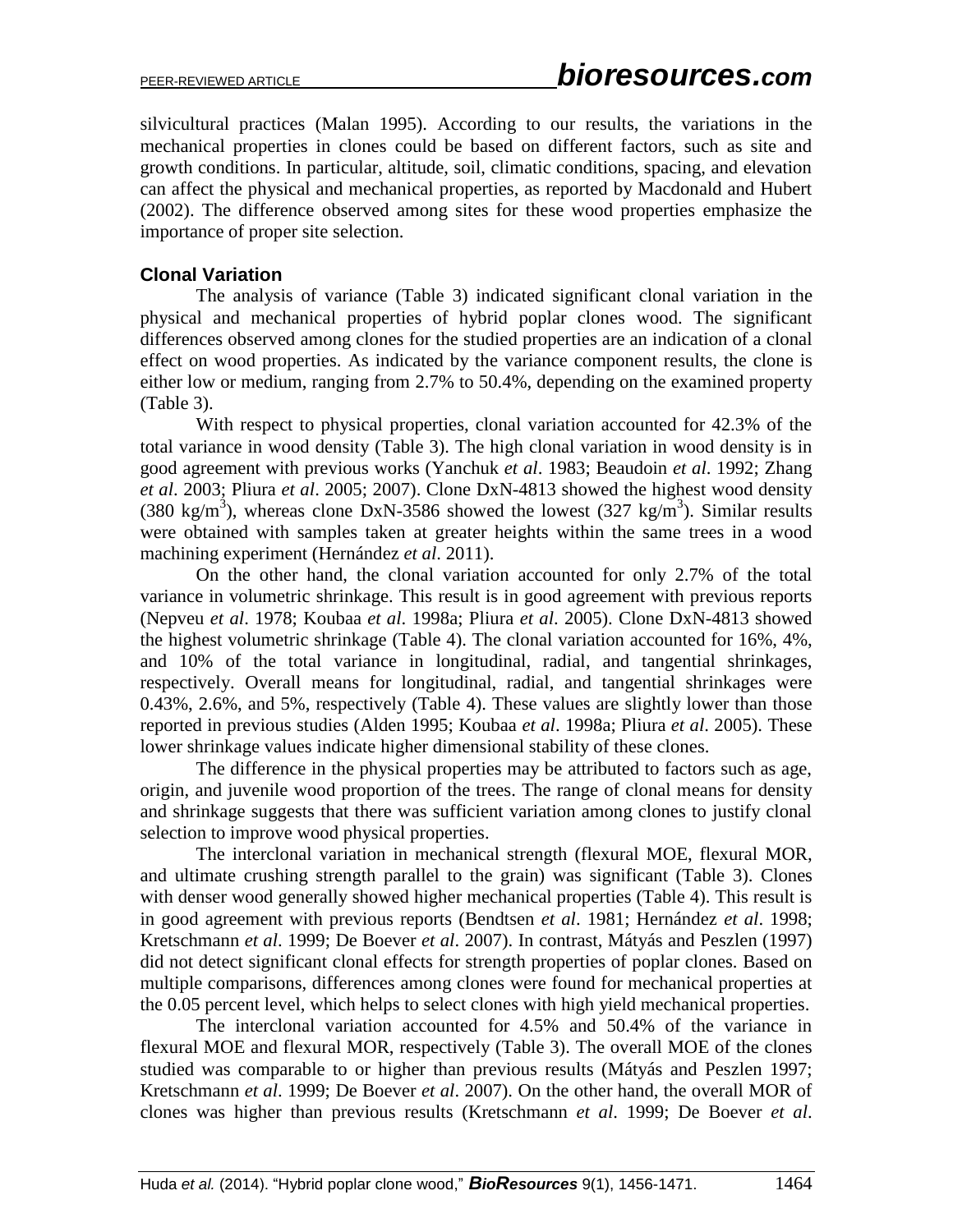2007). Based on multiple comparisons, clone-4813 and clone-3565 showed higher flexural strength properties among all studied clones (Table 4).

The interclonal variation accounted for 38% of the variance in ultimate crushing strength parallel to the grain (Table 3). The overall ultimate crushing strength parallel to the grain for the clones was 44.3 MPa, with large standard errors (Table 4). Ultimate crushing strength parallel to the grain of clones in our study was compared with those from previous studies. The results showed higher values than those reported by Bendtsen *et al*. (1981) and Mátyás and Peszlen (1997) and lower than the results of Hernández *et al*. (1998). The lower values obtained in the current study could be explained by several factors including the fact that the material of this study is still juvenile (Table 2). The radial variation of the anatomical properties of the same material also confirmed that the wood of the studied clones is juvenile (Huda *et al.* 2012)

The higher values obtained for mechanical properties of hybrid poplar compared to other poplar species might indicate that wood strength properties of these clones could be improved by clonal selection. The level of variation among clones appeared to indicate the genetic control of these properties.

Direct comparison to data from similar investigations could not be made for the mechanical properties measurement due to the different test conditions, such as moisture condition during testing, portion of tree for sampling, sample dimensions, and sampling methods. The age and site effect could also explain the higher values. Hernández *et al*. (1998) stated that samples from juvenile wood showed lower mechanical strength, but could develop higher properties at maturity.

The site x clone interaction of all variables was not significant (Table 3), except for wood volumetric shrinkage, tangential shrinkage, and flexural MOE properties. The non-significant site x clone interaction for wood density and strength properties indicates that, for these properties, the studied clones behaved similarly in the three sites.

#### **Genetic Parameters of Wood Properties**

For many wood quality traits, there is little or no information available about the degree of genetic variation or the heritability of the properties. Most data are available for properties that are easier to measure, such as basic density. In this study, the clonal and environmental variations were used to estimate various genetic parameters, including heritability and genetic gain for physical and mechanical properties of selected hybrid poplar clones. The overall mean values of genetic variation for wood properties are presented in Table 5.

The genetic and phenotypic coefficients of variation values for wood density in the present study were lower than the values reported by Pliura *et al*. (2007). However, our study showed lower difference between the genotypic (5.36) and phenotypic (7.41) coefficients of variation.

This low difference indicates that the environmental influence on wood density of the studied clones was low. The heritability for wood density was 0.72, which is comparable to or higher than previous results. Heritability for wood density of *Populus*  clones was reported at 0.51 by Peszlen (1998), and at 0.35 by Yanchuk *et al*. (1983) for *Populus tremuloides*, and at 0.69 by Farmer and Wilcox (1968) and Beaudoin *et al*. (1992) for *P. euramericana* clones, and at 0.22 to 0.52 by Pliura *et al*. (2007) for hybrid poplar clones.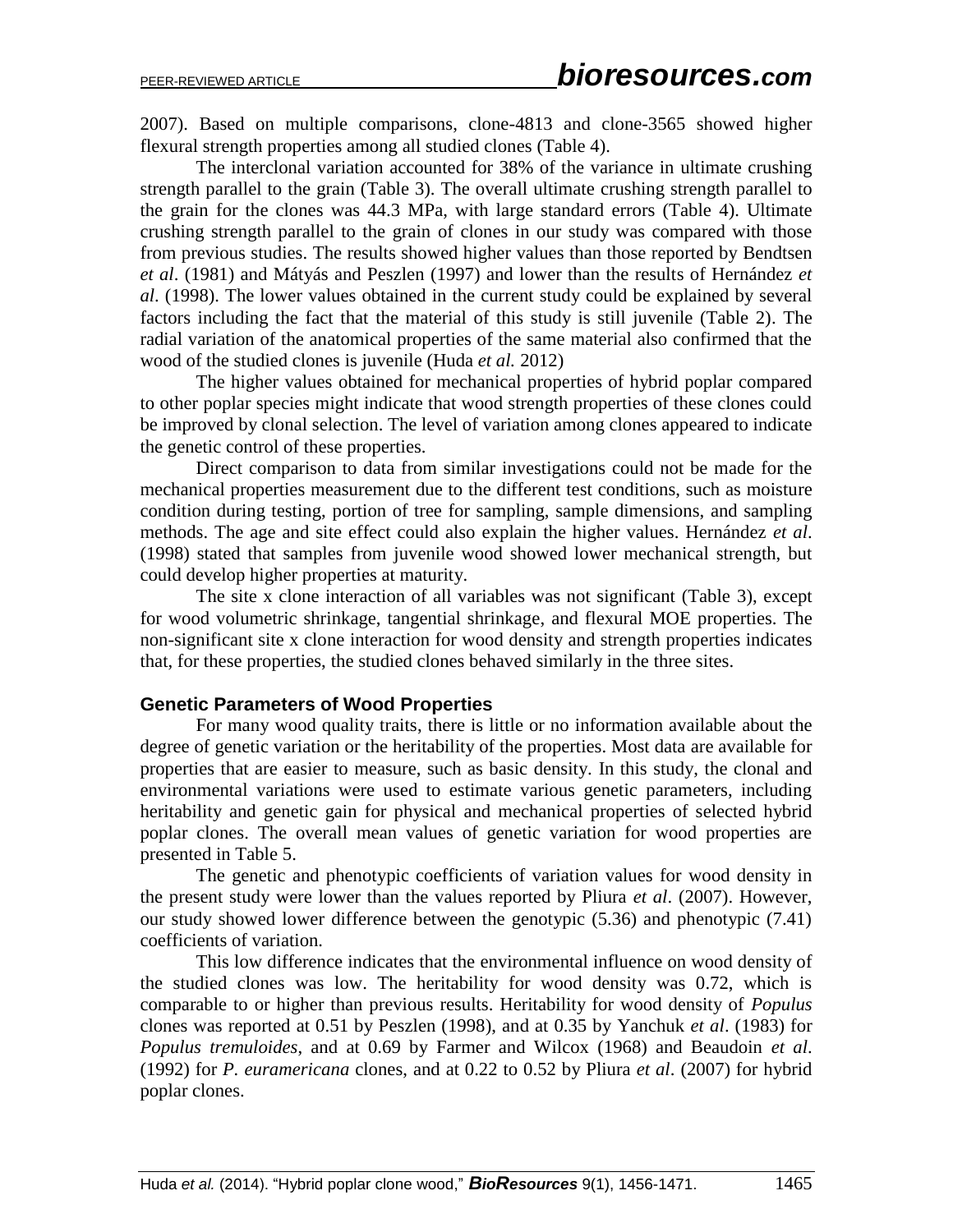| Traits*                 | <b>Broad-sense</b><br>heritability | <b>Genotypic coefficient</b><br>of variation | <b>Phenotypic</b><br>coefficient of<br>variation | Genetic gain |
|-------------------------|------------------------------------|----------------------------------------------|--------------------------------------------------|--------------|
| BD (kg/m <sup>3</sup> ) | 0.72                               | 5.36                                         | 7.41                                             | 6.65         |
| <b>VSH (%)</b>          | 0.39                               | 5.61                                         | 14.36                                            | 4.77         |
| <b>LSH (%)</b>          | 0.53                               | 13.62                                        | 25.74                                            | 13.53        |
| <b>RSH (%)</b>          | 0.19                               | 4.74                                         | 25.44                                            | 2.02         |
| <b>TSH (%)</b>          | 0.40                               | 8.73                                         | 21.73                                            | 6.52         |
| <b>MOEF (MPa)</b>       | 0.37                               | 4.58                                         | 12.26                                            | 2.07         |
| <b>MORF (MPa)</b>       | 0.76                               | 7.54                                         | 9.97                                             | 9.52         |
| CS (MPa)                | 0.74                               | 7.12                                         | 9.59                                             | 9.43         |

**Table 5.** Estimates of Genetic Parameters of Wood Properties for 7 Hybrid Poplar Clones

\* BD: Basic density; VSH: volumetric shrinkage, LSH: longitudinal shrinkage, RSH: radial shrinkage, TSH: tangential shrinkage, MOEF: flexural modulus of elasticity, FMOR: flexural modulus of rupture, CS: ultimate crushing strength parallel to the grain

The reasons for high heritability for wood density could be related to a lower contribution for nonadditive genetic variance and substantial genome by environment (G x E) interactions (Saifullah and Rabbani 2009). The site x clone interaction for wood density was non-significant and accounted for less than 1% of the total variation (Table 3). There is also evidence that the properties that are highly responsive to environmental variation are well known to have low heritability (Price and Schluter 1991). The genetic gain for wood density obtained in the present study is comparable to that reported by Zhang *et al*. (2003).

The difference between genotypic and phenotypic coefficients of variation of shrinkage properties were high, indicating high environmental influence on such properties. These properties showed moderate heritability except radial shrinkage. The heritability values of shrinkage were in agreement with those of Koubaa *et al*. (1998a) and Nepveu *et al*. (1978) for *P. x euramericana* hybrid. The genetic gain values for shrinkage properties ranged from 2.0 to 13.5. The highest genetic gain was observed for longitudinal shrinkage (13.5), followed by tangential shrinkage (6.5).

There are even fewer works for genetic parameter of hybrid poplar clones in the literature on mechanical properties. Hernández *et al*. (1998) observed a broad sense heritability of 0.34 for MOE and 0.47 for crushing strength, which are comparable with the values found in the present study. The flexural MOR and crushing strength showed high heritability values of 0.76 and 0.74, respectively. The genetic gain for flexural MOE was low. However, flexural MOR and ultimate crushing strength parallel to the grain showed high genetic gains (Table 5).

#### **Practical Implications**

Seven hybrid poplar clones investigated in this study showed significant variation in physical and mechanical properties among sites and clones, indicating good opportunities for selecting the best performing clones both for breeding and for desired end-products. The differences observed among sites and clones for these wood properties emphasize the importance of proper site and genotype selection along with proper silvicultural practices which govern the success of timber production (Malan 1995).

Wood dimensional stability is one of the most significant physical property for the manufacture of solid wood products, where drying and seasoning are mandatory. The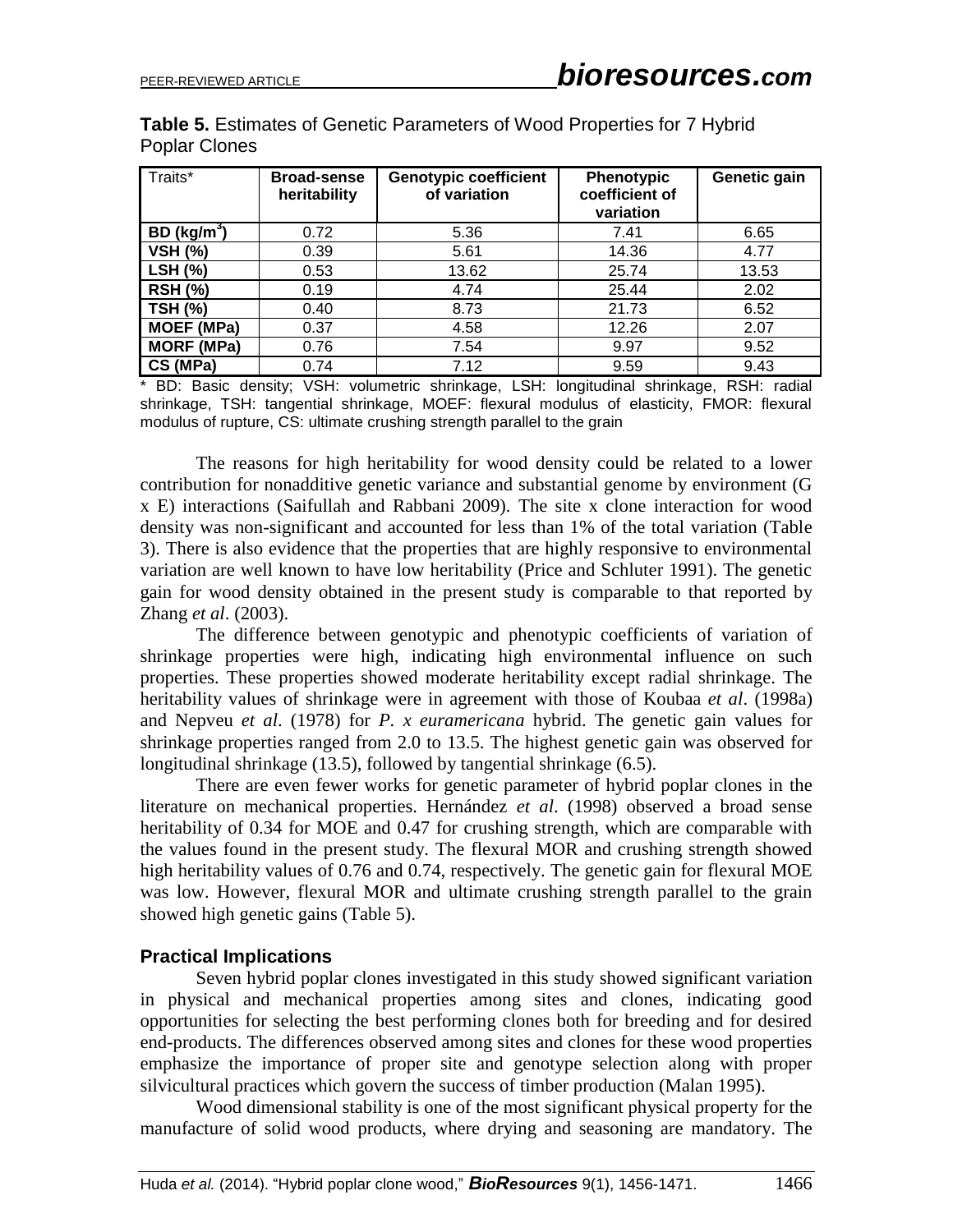dimensional stability of all the studied poplar clones indicates their potential to be used for manufacturing of solid wood products for indoor applications and building materials.

Several economic studies have shown that wood density has a major impact on wood products industries profits because of its impact on harvesting, transportation, and milling cost (Lowe *et al*. 1999). In addition, wood density has an impact on pulp and paper products; even slight modification of these properties could be of commercial value. Wood from the studied hybrid poplar clones is well suited for particle-, flake-, and strand-based composite boards due to its low density, ease of flaking, low processing cost and availability (Geimer 1986; Semple *et al*. 2007).

Knowledge of the wood mechanical properties is required to define the utilization in applications such as furniture and building material. Despite this requirement, characteristics related to the strength and elasticity of wood are also fundamental, both to the structural stability of trees and safety of manufactured wood products (Lima *et al*. 1999). Clones with higher density and mechanical properties, such as DxN-4813 and DxN-3565, would result in higher fiber yield for the pulp industry and stronger wood for the lumber industry. Such clones also performed the best for most of the wood machining processes studied in a parallel study (Hernández *et al*. 2011). DxN-4813, together with DxN-3570, had the best response to steam bending process (Kuljich *et al*. 2013). Clones DxN-4813 and DxN-3565 could be potential raw material for the pallet industry in the Quebec region, as both have better density and mechanical properties.

The increase of hybrid poplar clones production as a raw material for pulp and paper, and wood industries requires a deeper knowledge of their genetics. Moderate to high heritabilities in these properties suggest that satisfactory genetic gains could be obtained through proper clones selection.

# **CONCLUSIONS**

- 1. The significant effects of site on the physical and mechanical properties of hybrid poplar clones show that Saint-Ours site is the best site followed by Pointe-Platon and Windsor sites, respectively.
- 2. The clone effect is highly significant and more important than site effect for most studied properties, indicating the possibility of selecting clones with desirable attributes.
- 3. With the exception of radial shrinkage, for which broad-sense heritability is low, all other wood properties investigated are under moderate to high genetic control. The heritability, and genetic and phenotypic coefficients of variation observed for physical and mechanical properties, suggests that high genetic control could be expected from independent selection for each of these properties.
- 4. The clonal variation, heritability, and genetic gain values for the properties investigated in this study should help poplar breeding programs that aim to optimize poplar hybrid clones for solid wood and fiber-based products.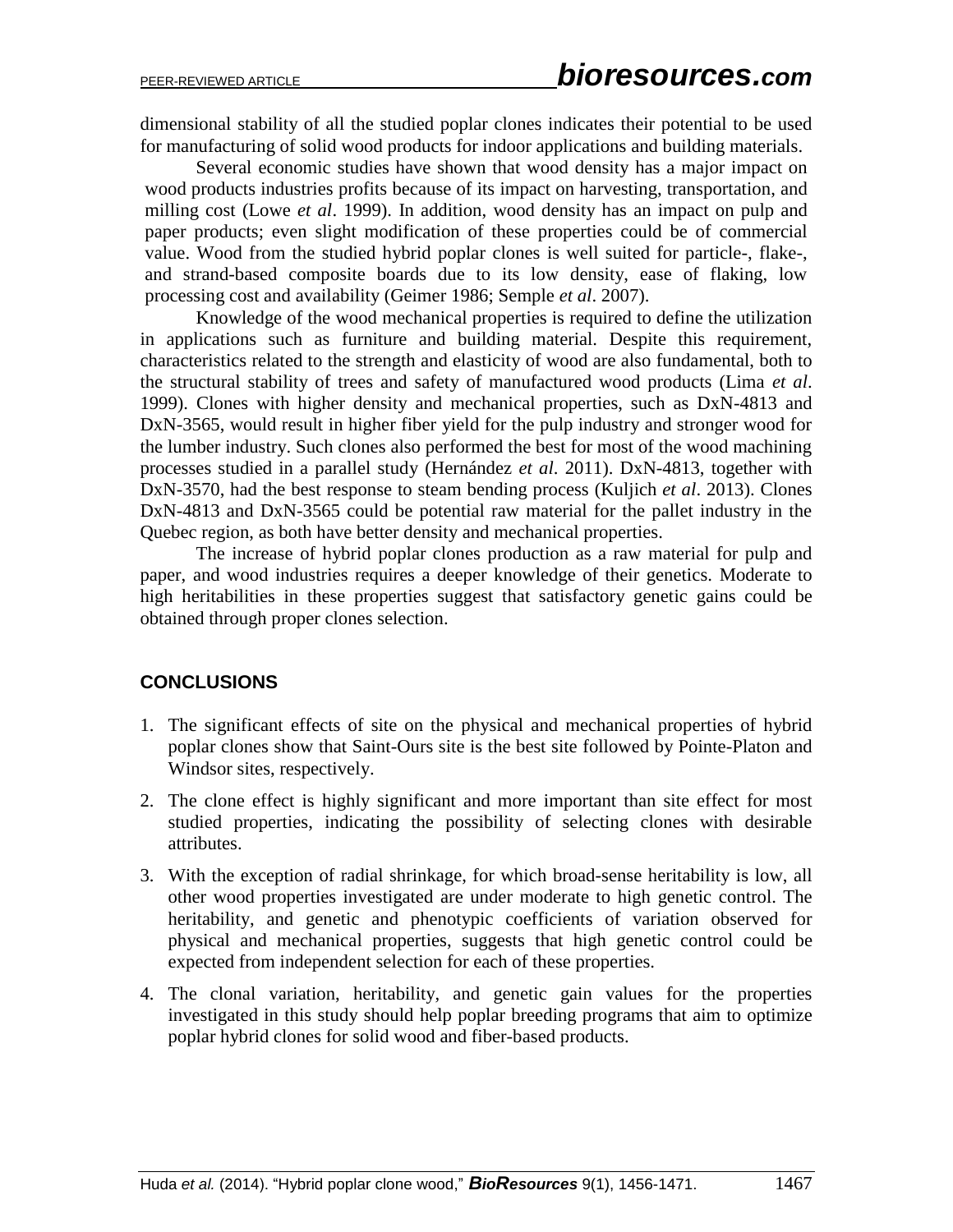#### **ACKNOWLEDGMENTS**

The authors are grateful to the Canada Research Chair Program, the Fonds québécois de la recherche sur la nature et les technologies (FQRNT), Quebec's Ministère du Développement économique, de l'Innovation et de l'Exportation (MDEIE), and the Réseau Ligniculture Québec (RLQ) for financial support, and to the Centre de recherche sur le bois (CRB), Université Laval for laboratory facilities, and to Quebec's Ministère des Ressources naturelles et de la Faune (MRNF) for providing access to the experimental plantations and supplying tree material.

# **REFERENCES CITED**

- Alden, H. A. (1995). "Hardwoods of North America," General Tech Rep FPL-GTR-83, USDA Forest Serv. For. Prod. Lab., Madison, WI, USA.
- Arseneau, C., and Chiu, M. (2003). "Canada A land of plantations?" in: *UNFF Intersessional Experts Meeting on the Role of Planted Forests in Sustainable Forest Management*, 25-27 March 2003, Wellington, New Zealand, pp. 116-126.
- Balatinecz, J. J., Kretschmann, D. E., and Leclercq, A. (2001). "Achievements in the utilization of poplar wood – Guideposts for the future," *Forestry Chronicle* 77(2), 265-269.
- Beaudoin, M., Hernández, R. E., Koubaa, A., and Poliquin, J. (1992). "Interclonal, intraclonal, and within-tree variation in wood density of poplar hybrid clones," *Wood Fiber Sci.* 24(2), 147-153.
- Becker, W. A. (1984). *Manual of Quantitative Genetics,* Academic Enterprises, Pullman, WA.
- Bendtsen, B. A., Maeglin, R. R., and Deneke, F. (1981). "Comparison of mechanical and anatomical properties of eastern cottonwood and *Populus* hybrid NE-237," *Wood Sci.* 14(1), 1-14.
- Burton, G. W. (1952). "Quantitative inheritance in grass," in: *Proceedings of the 6th International Grassland Congress*, Part I, pp. 277-283.
- Cown, D., McKinley, R., Downes, G., Kimberley, M., Bruce, J., Hall, M., Hodgkiss, P., McConchie, D., and Lausberg, M. (2006). "Benchmarking the wood properties of radiata pine plantations: Tasmania," Summary report For. Wood Prod. Research and Development Corporation, Australia. 5 p.
- De Boever, L., Vansteenkiste, D., Van Acker, J., and Stevens, M. (2007). "End-use related physical and mechanical properties of selected fast-growing poplar hybrids (*Populus trichocarpa* x *P. deltoides*)," *Annals of Forest Sci.* 64(6), 621-630.
- Falconer, D. S., and Mackay, T. F. C. (1996). *Introduction to Quantitative Genetics,*  Pearson Education, Harlow, England.
- Farmer, R. E., and Wilcox, J. R. (1968). "Preliminary testing of eastern cottonwood clones," *TAG Theoretical and Applied Genetics* 38(6), 197-201.
- Geimer, R. L. (1986). "Properties of structural flakeboard manufactured from 7-year-old intensively cultured poplar, tamarack, and pine," *Forest Prod. J.* 36(4), 42-46.
- Grekin, M., and Verkasalo, E. (2010). "Variation in basic density, shrinkage and shrinkage anisotropy of scots pine wood from matured mineral soil in Finland and Sweden," *Baltic Forestry* 16(1), 113-125.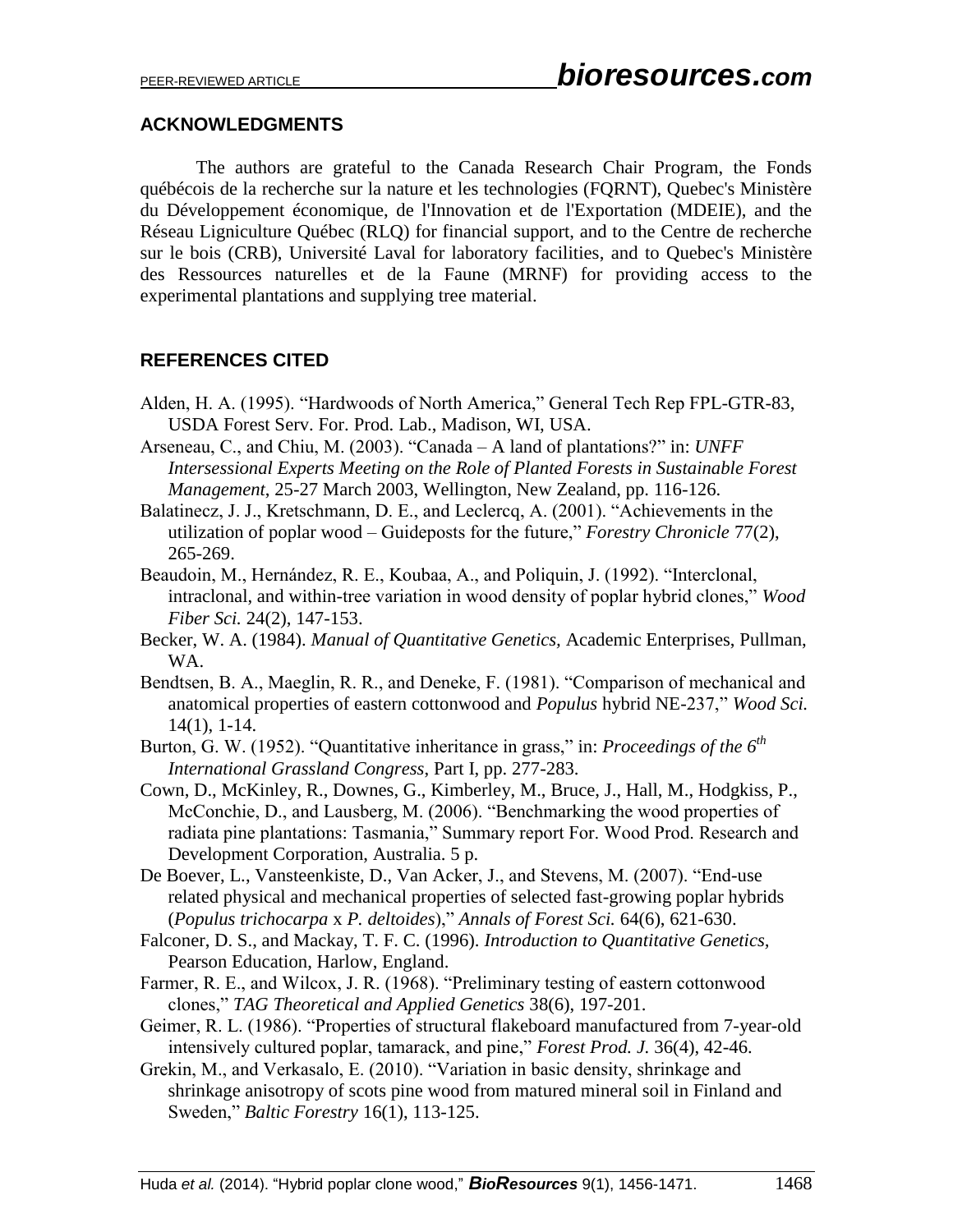- Henderson, C. R. (1953). "Estimate of variance and co-variance component," *Biometrics* 9(2), 226-252.
- Hernández, R. E., Constantineau, S., and Fortin, Y. (2011). "Wood machining properties of poplar hybrid clones from different sites following various drying treatments," *Wood Fiber Sci.* 43(4), 394-411.
- Hernández, R. E., Koubaa, A., Beaudoin, M., and Fortin, Y. (1998). "Selected mechanical properties of fast-growing poplar hybrid clones," *Wood Fiber Sci.* 30(2), 138-147.
- Huang, C. L., Lindstrom, H., Nakada, R., and Ralston, J. (2003). "Cell wall structure and wood properties determined by acoustics – A selective review," *Holz Roh Werkst.* 61(5), 321-335.
- Huda, A. A., Koubaa, A., Cloutier, A., Hernández, R. E., and Perinet, P. (2012). "Anatomical properties of selected hybrid poplar clones grown in southern Quebec," *BioResources* 7(3), 3779-3799.
- Huda, A. A., Koubaa, A., Cloutier, A., Hernández, R. E., and Fortin, Y. (2011). "Wood Quality of hybrid poplar clones: Clonal variation and property interrelationships," in: *Proceedings of the 3rd International Scientific Conference on Hardwood Processing*, Virginia Tech, VA, USA, pp. 281-289.
- Fortier, J. D., Gagnon, D., Truax, B., and Lambert, F. (2010). "Biomass and volume yield after 6 years in multiclonal hybrid poplar riparian buffer strips," *Biomass Bioenergy* 34(7), 1028-1040.
- Innes, T. (2007). "Processing and wood properties of four ages of *Eucalyptus obliqua*," *Holz Roh Werkst.* 65(3), 197-200.
- Ivkovich, M. (1996). "Genetic variation of wood properties in balsam poplar (*Populus balsamifera* L.)," *Silvae Genet*. 45(2-3), 119-124.
- Koubaa, A., Hernández, R. E., and Beaudoin, M. (1998a). "Shrinkage of fast-growing poplar hybrid clones," *For. Prod. J.* 48(4), 82-87.
- Koubaa, A., Hernández, R. E., Beaudoin, M., and Poliquin, J. (1998b). "Interclonal, intraclonal, and within-tree variation in fiber length of poplar hybrid clones," *Wood Fiber Sci*. 30(1), 40-47.
- Kretschmann, D. E., Isebrands, J. G., Stanosz, G., Dramm, J. R., Olstad, A., Cole, D., and Samsel, J. (1999). "Structural lumber properties of hybrid poplar," Res. Pap. FPL-RP-573 USDA Forest Serv. For. Prod. Lab, Madison, WI. USA.
- Kuljich, S., Cáceres, C. B., and Hernández, R. E. (2013). "Steam-bending properties of seven poplar hybrid clones," *Int. J. Material Forming* (DOI : 10.1007/s12289-013- 1148-5).
- Lima, J. T., Breese, M. C., and Cahalan, C. M. (1999). "Variation in compression strength parallel to the grain in *Eucalyptus* clones," in: *Proceedings of the Fourth International Conference on the Development of Wood Science,* Wood Technology and Forestry, High Wycombe, England, pp. 502-510.
- Lowe, W. J., Byram, T. D., and Bridgwater, F. E. (1999). "Selecting loblolly pine parents for seed orchards to minimize the cost of producing pulp," *Forest Sci.* 45(2), 213-216.
- Macdonald, E., and Hubert, J. (2002). "A review of the effects of silviculture on timber quality of Sitka spruce," *Forestry* 75(2), 107-138.
- Malan, F. (1995). "Eucalyptus improvement for lumber production," in: *Proceedings of the International Seminar on the Use of Eucalyptus for Wood Sawmill*, Sao Paulo, Brazil, pp. 1-19.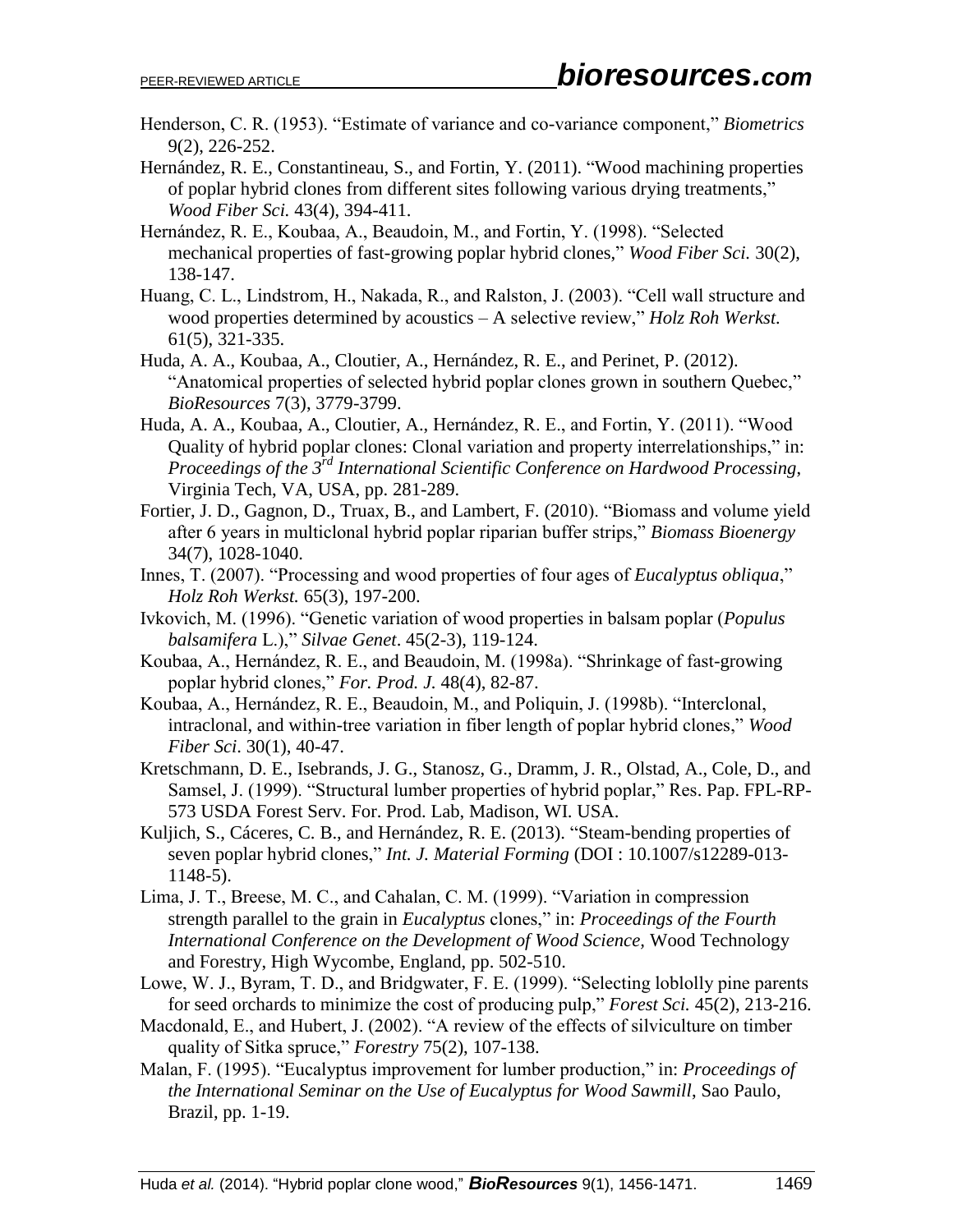- Mansfield, S. D. (2007). "Evaluating Canada's underutilized species, hybrid poplar, for value-added industry," *Value to Wood*, UBC project no. 57.
- Mátyás, C., and Peszlen, I. (1997). "Effect of age on selected wood quality traits of poplar clones," *Silvae Genet.* 46(2-3), 64-72.
- Nepveu, G., Barneoud, C., Polge, H., and Aubert, M. (1985). "Clonal variability in growth stress and other wood properties in *Populus* species, Assessment of wood quality by increment cores," *Annales AFOCEL*, pp. 337-357.
- Nepveu, G., Keller, R., and Tessier du Cross, E. (1978). "Juvenile selection of wood quality in some black poplars," *Ann. Sci. Forest* 35(1), 69-92.
- Nocetti, M. (2008). "Genetic improvement of trees for wood production with particular reference to wood traits," *Forest@* 5(1), 112-120.
- Olson, J. R., Jourdain, C. R., and Rousseau, R. J. (1985). "Selection for cellulose content, specific gravity and volume in young *Populus deltoids* clones," *Can. J. For. Res.* 15(2), 393-396.
- Panshin, A. J., and de Zeeuw, C. (1980). *Textbook of Wood Technology*, McGraw-Hill, New York.
- Périnet, P. (1999). "L'amélioration génétique du peuplier 30 ans plus tard! [Genetic improvement of poplar 30 years later (in French)]," in: *Proceeding from Colloque L'amélioration Génétique en Foresterie, où en sommes-nous?*, Ministère des Ressources Naturelles du Québec, Service Canadien des Forêts et Conseil de la Recherche Forestière du Québec, Rivière-du-Loup, Québec, Canada, pp. 107-115.
- Peszlen, I. (1998). "Variation in specific gravity and mechanical properties of poplar clones," *Drevársky Výskum* 43(2), 1-17.
- Pliura, A., Yu, Q., Zhang, S. Y., MacKay, J., Périnet, P., and Bousquet, J. (2005). "Variation in wood density and shrinkage and their relationship to growth of selected young poplar hybrid crosses," *Forest Sci.* 51(5), 472-482.
- Pliura, A., Zhang, S. Y., Mackay, J., and Bousquet, J. (2007). "Genotypic variation in wood density and growth traits of poplar hybrids at four clonal trials," *For. Ecol. Manage.* 238(1-3), 92-106.
- Price, T., and Schluter, D. (1991). "On the low heritability of life history traits," *Evolution* 45(4), 853-861.
- Saifullah, M., and Rabbani, M. G. (2009). "Evaluation and characterization of okra (*Abelmoschus esculentus* L. Moench.) genotypes," *SAARC J. Agri.* 7(1), 92-99.
- SAS. (2010). "SAS/STAT® User's Guide, Version 9.3," SAS Institute, Cary, NC.
- Semple, K. E., Vaillant, M. H., Kang, K. Y., Oh, S. W., Smith, G. D., and Mansfield, S. D. (2007). "Evaluating the suitability of hybrid poplar clones for the manufacture of oriented strand boards," *Holzforschung* 61(4), 430-438.
- Tokumoto, M., Takeda, T., Nakano, T., Hashizume, T., Yoshida, T., Takei, F., Nagao, H., Tanaka, T., and Nakai, T. (1997). "Mechanical properties of full-sized square lumber of karamatsu," *Bull. Shinshu Univ. For.* 33, 75-145.
- Yanchuk, A. D., Dancik, B. P., and Micko, M. M. (1983). "Intraclonal variation in wood density of trembling aspen in Alberta," *Wood Fiber Sci.* 15(4), 387-394.
- Yu, Q., Zhang, S. Y., Pliura, A., Mackay, J., Bousquet, J., and Périnet, P. (2008). "Variation in mechanical properties of selected young poplar hybrid crosses," *For. Sci*. 54(3), 255-259.
- Zhang, S. Y. (1998). "Effect of age on the variation, correlations and inheritance of selected wood characteristics in black spruce (*Picea mariana*)," *Wood Sci. Technol.* 32(3), 197-204.